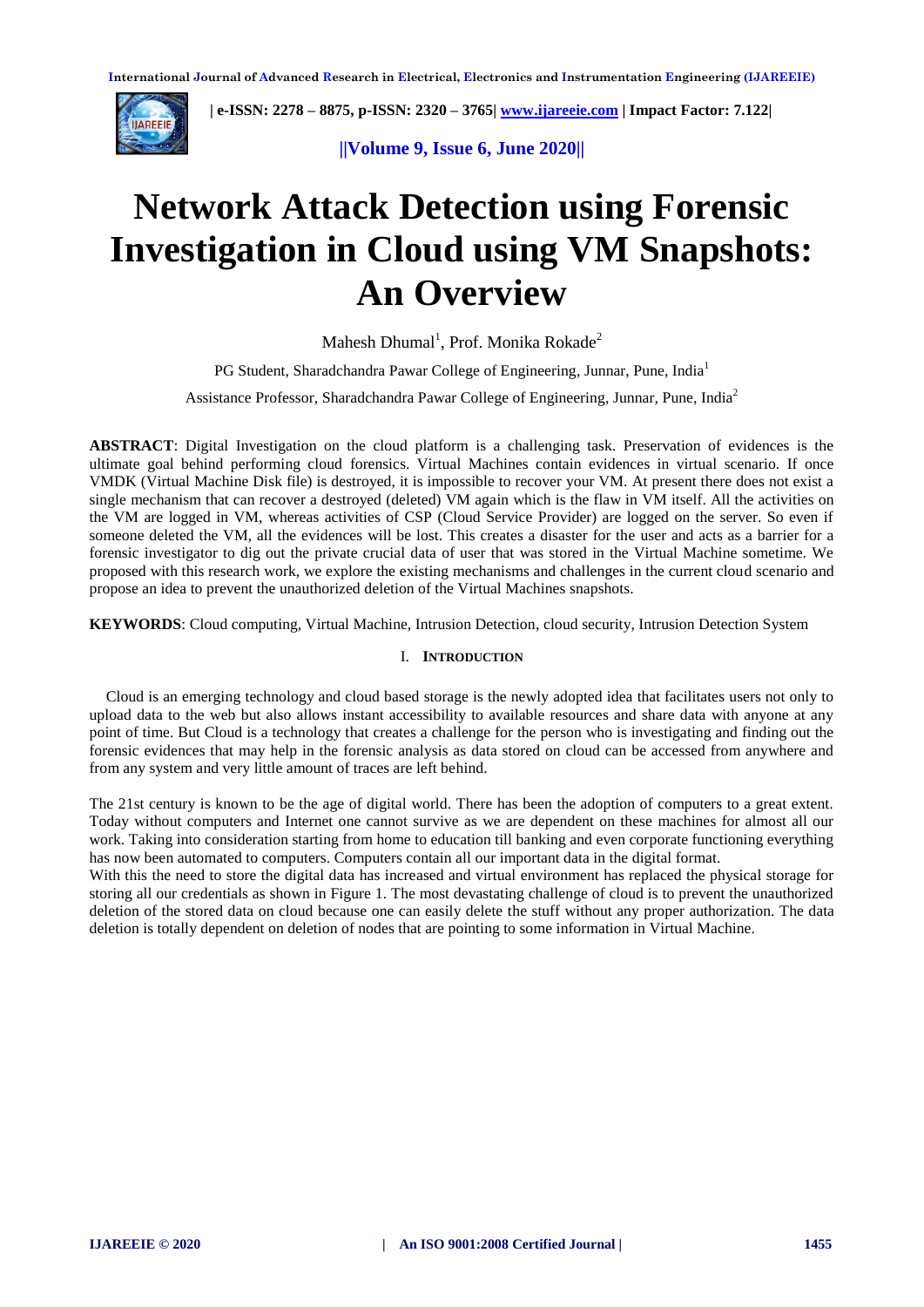

**Figure 1: Curent Cloud Scenario**

#### II. **LITERATURE SURVEY**

A critical assessment of the work has been done so far on Cloud Forensics to show how the current study related to what has already been done. Numerous companies are now a days migrating to cloud due to greater economic issues. But for small and medium sized companies the security of information is the primary concern. For these companies the best alternative is to use managed service which is also known as outsourced service in which they are provided with the full package of service including antivirus software to security consulting and the alternative model that provides such outsourced security is known as Security as a service (SECaaS). Scientists and researchers together presented their latest ideas and findings on what the real world scenario is and what all efforts are made but it was found that despite of being so much research work in the field of cloud forensic there is only a fraction part of the total work that hascontributed for the wealth of the society**.** However cloud came into existence in the mid of 90's yet it is not taken up by everyone fully. There have been lots of works before in this field and variety of methods for the forensic analysis of cloud yet there is a huge room for improvement that needs to be carried forward into the research.

DeeviRadha Rani and Geethakumari G [1] proposed the technique of Forensic investigation of VM using snapshots as evidence that can be shown as a proof in front of court of law. In that mechanism, software stored and maintained snapshots of running VM selected by the user which acted as good evidence. VM can be created by the user as per his choice from the physical machines that are available. Any cloud software similar to that of Eucalyptus instead of request of a user, takes the snapshots of the machines stores till terminated. Snapshots can be stored only till it reaches the maximum but when once maximum is reached the snapshots which were taken long before gets deleted. So the huge storage management of snapshots of VM becomes difficult as it affects the performance of the system also, the author proposed a model in which VM was combined with an IDS. This helped to observe the destructive activities being performed between the VMs by thoroughly monitoring it. The basic idea behind this work was to store the log of destructive activities in the form of snapshots using the IDS placed in the system. Simultaneously, the CSP were asked for the logs of the doubtful VM and those logs were collected by the investigator. Investigator then works on those log files to obtain the evidences which can be helpful to investigator.

BKSP Kumar RajuAlluri and Geethakumari G [2]presented a Model for the self-analysis of VM. They split the entire Introspection into three parts as follows. a) Analysing virtual machines by taking into consideration the swap space where the continuous monitoring of swap space is done. It provides the information about current process of the VM. b) A self-analysis method for VM instances. In this three models were used, to collect as much accurate data evidence can be collected and reduce the semantic gap. But later, out of these three methods in-band method was proved to be less useful for live forensic as it modified the data at the time of collection phase. c) A Terminated Process based Introspection for Virtual Machines in Cloud Computing. This captured every process that was terminated and later was improvised to capture only the processes that were found doubtful. The proposed method for performing the digital forensic observation in Cloud on VM for introspection which addressed the issues related with the assembling of evidences. For resolving they made use of certain methods of introspection on VM. This work can be useful in current research if incorporated as a part of the investigation process.

Hubert RitzdorfNikolaos, KarapanosSrdjanCapkun proposed [3] Assisted deletion of related Content in ACM, 2014 Hubert and Karapanos has discussed a system which helps the user of that system to diminish the similar and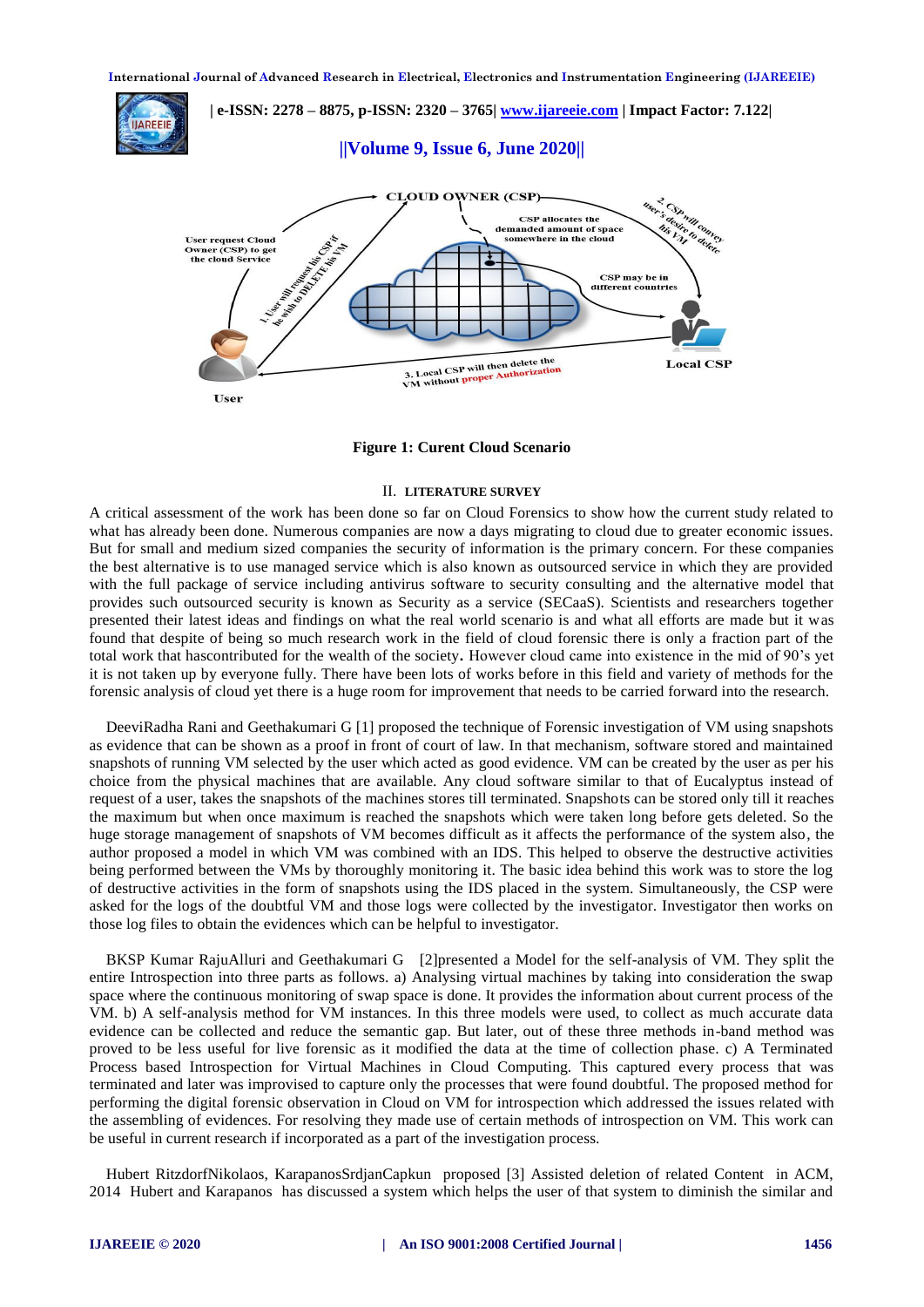

 **| e-ISSN: 2278 – 8875, p-ISSN: 2320 – 3765[| www.ijareeie.com](http://www.ijareeie.com/) | Impact Factor: 7.122|** 

### **||Volume 9, Issue 6, June 2020||**

associated files, contents of any project. This system did not affect the user or systems components in any sense as it was directed embedded with the system of user itself. It starts functioning from user space and preserves the files along with its metadata. When they executed their work, realized that the resulting accuracy and the overhead were feasible. The results were appropriate to be used for the purpose of deployment. The aim to the system was to aid users by displaying all the associated files of project to be diminished and it was successful in providing it. Deletion of content using assisted deletion of the content that is related was proposed here. User was presented with all the associated files to be diminished securely organized manner. This aided user by maintaining the confidentiality of their data. This can help in current research also as it any system is providing facility to delete files this can be integrated.

Mr.DigambarPowar and Dr. G. Geethakumari [4] proposed a technique for Cloud Computing domain and that was named Digital Evidence Detection technique. Some conventional methods has been discussed in their work which has been used as a tool for performing forensic observations and those methods were useful to learn and examine the behaviour of the digital evidences in a virtualized environment called Cloud. Also the feasible solutions are shown in which forensic practices can be performed in virtual environment. Also authors have introduced the feasible solution in which forensics can be practiced in virtual environment. This work is a crucial stage as it leads to appropriate data evidence collection and presentation that can be an aid to forensic investigator.

Mr.Chandrashekhar S. Pawar, Mr.Pankaj R. Patil, Mr.Sujitkumar V. Chaudhari[5] proposed mechanism for Providing Security and Integrity of Data Stored In Cloud Storage.The authors in their research work have tried to propose a solution to lessen the workload and simultaneously provide the integrity and security of the data which is kept on Cloud in a well-organized way. But as the data stored on cloud is not easily approachable by the users, it becomes difficult to ensure its integrity. So, authors have proposed a technique which once combined with SLA after agreement with CSP and user allows user can test the integrity of data. Also author have worked for minimizing the computational overhead. They have performed encryption only for some bits out of the entire block of file. As a result, at the side of client the overhead has lowered and thus the scheme has been more accepted by the users.

Saibharath S and Geethakumari G [6] have implemented a data collection and rendering mechanism for cloud through hadoop file system using struts 2.0 MVC framework integrated with hadoop and cloud, a web software tool has been successfully implemented to do cloud forensics. Pre-processing of the evidence files have performed through log and VM disk drives clustering. It helps in minimizing the time of forensic investigation. Using the correlation function between drives helps the investigators to perform cross drive analysis. As future work, a soft clustering model with definite search strategy can be designed.

Curtis Jackson1, Rajeev Agrawal2, Jessie Walker3, William Grosky4 [7] proposed virtual environment for testing utilizing Proxmox, an open source virtualization management tool, and KVM, a virtualized environment. Initially they have captured data from VM. In phase 2 investigation of the Virtual Machine Monitor has been done, which creates, observes and manages the virtual machine. In the last phase of this project, they have designed scenarios of cyber-attacks and data loss. These enacted scenarios are logged by the Virtual Machine Monitor. Comparing the datasets from the initial attack scenarios to the Virtual Machine Monitor's data, they have identified and verified the activity in the Virtual Machine Monitor's dataset. This data has been useful to enhance our understanding of VMI how it does and should interact with the hypervisor. Using this dataset from the first phase, they have been able to identify activities for threats and normal activities.

Ting Sang[8] stated a log-based model for cloud environment. The log based model can help to reduce the complexity of forensic for nonrepudiation of behaviours on cloud. However, it is totally no enough for the other kinds of digital forensics. What makes matters worse is that, till now, there are still no guidelines or standards for the cloud security. Most of times, we modified the guidelines of traditional digital forensics to suit for cloud computing environment independently.

FilipoSharevski [9] presented an initial effort to describe the potential privacy implication that might arise during the cloud forensic investigation. Additionally, he has approached every dimension of the cloud investigation process with a set of preliminary recommendations that can greatly contribute in the formal definition of privacy requirements in the extremely complex cloud environment. The work presented here is generic in nature and can be easily extended to cover privacy aspects in different cloud service or deployment models against various types of cybercrimes, cyberattacks or incidents that may have potential impact on the cloud entities' privacy, this work is an important step that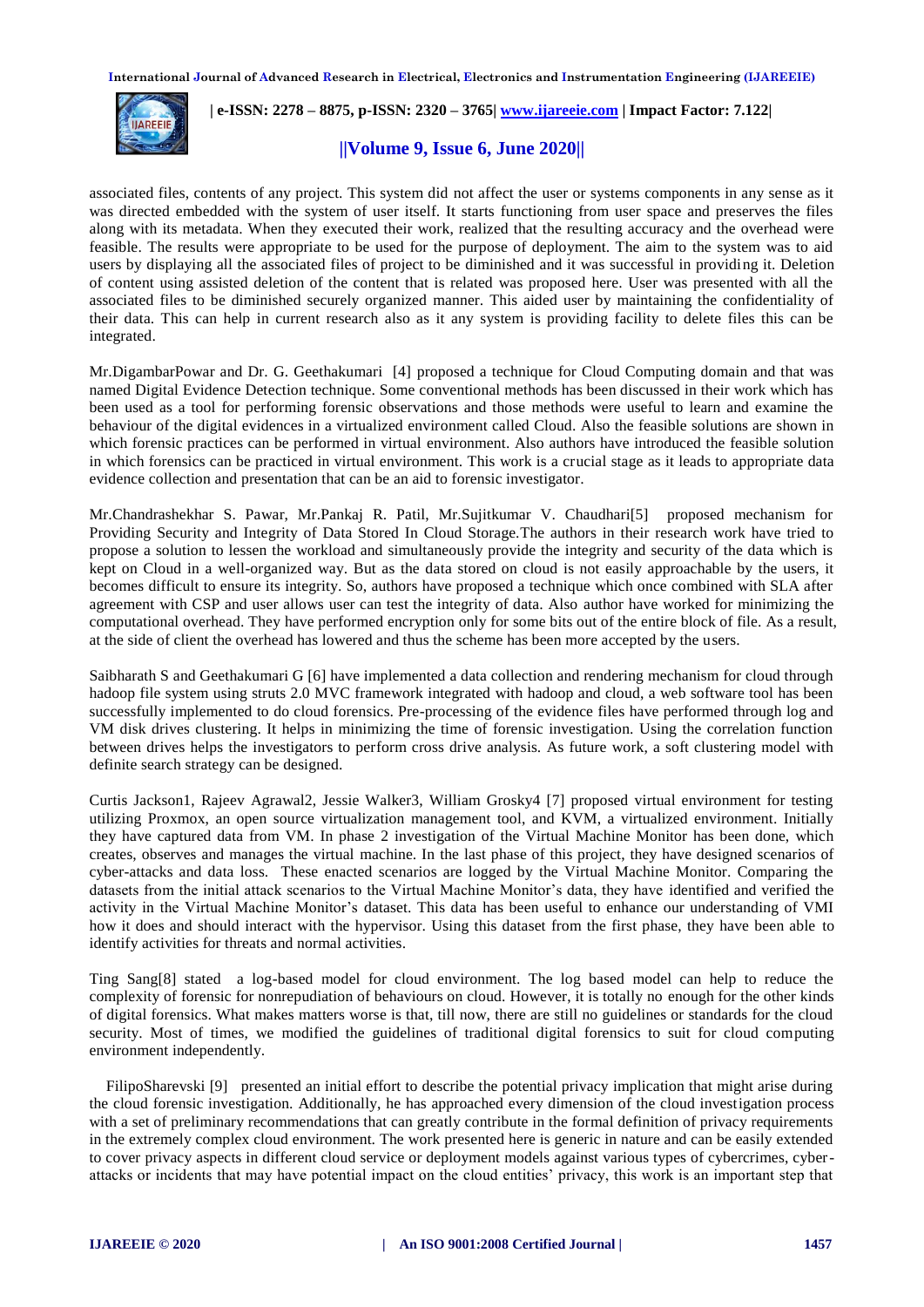

 **| e-ISSN: 2278 – 8875, p-ISSN: 2320 – 3765[| www.ijareeie.com](http://www.ijareeie.com/) | Impact Factor: 7.122|** 

#### **||Volume 9, Issue 6, June 2020||**

not just contributes to the improvement of the cloud forensic process, but to the overall evolution of the digital forensic science.

Zhen Chen, Fuye Han, Junwei Cao, Xin Jiang, and ShuoChen[10] proposed cloud computing systems to explore the large volume of collected data from CNSMS to track the attacking events. An IaaS cloud platform has been constructed with Eucalyptus and existing cloud platforms such as Amazon EC2 and S3 were used for comparison purposes. Phishing attack forensic analysis as a practical case has presented and the required computing and storage resource has evaluated by using real trace data. The result shows that the proposed scheme is practical and can be generalized to forensic analysis of other network attacks in the future. This work has been supported by the National Key Basic Research and Development (973) Program of China. In summary, the work presented in this paper is built on previous research to explore how security of data stored on cloud relates to people's trust. While earlier work focused on data storage impacts people, we focus on its impact on the world wide acceptance of cloud.

Based on this above research we are proposing a system to implement the proposed approach with multiple VMs. Also, we plan to explore the implications of acquisition of evidence from cloud VMs and develop a framework for digital forensics in cloud IaaS.In summary, the work presented in this paper have been built on previous research to explore how security of data stored on cloud relates to people's trust. While earlier work focused on data storage impacts people, we focus on its impact on the world wide acceptance of cloud.

All the existing approach to cloud computing varies with different providers and different service models and deployment models. Thus digital forensics in cloud varies according to the service and deployment models. In Infrastructure as a Service (IaaS) model digital forensics is affable as compared with Software as a Service (SaaS) and Platform as a Service (PaaS) model. This is because of its limited control over infrastructure. The types of evidences collected for investigation vary with service models. In SaaS and PaaS, log information is collected as evidence and in IaaS, VM image is taken as evidence. We can get access to the physical devices in private deployment model but not in the public cloud. The work presented in this survey takes due care of the data which is kept on cloud as it not only provides the integrity check but also security for the data as well. This lets us to test the integrity at the moment of retrieving the stored data from Cloud.

#### III. **METHODOLOGY OF PROPOSED SURVEY**

There are too many systems which are used for attack detection and forensic IDS in cloud environment. The traditional digital forensic process undergoes the following steps which can be incorporated in cloud forensics considering its different service and deployment models.

**Identification:** Reporting against malicious activities is considered as identification which arises when any individual or CSP authority places complaints against undesirable issues. This phase comprises with two types of identification, i.e. Incident Identification and Evidence Identification.

**Collection & Preservation:** Due to the distributed architecture of cloud, the traditional digital forensics process faces lots of challenges. Since data collection is nothing but the physical acquisition of investigation related data, in most of the cases investigators are supposed to be dependent upon CSPs. This dependence never guarantees 100% availability of the resources, neither its preservation after the collection of data. The storage capacity of the collecting device is another important issue since no data is put in a single location in cloud architecture.

**Examination:** After collecting the desired large amount of data with the help of CSPs, these are to be processed through a combination of manual and automated processes too. The main motto of examining is to extract and assess data of the particular interest of the classified incident scene. The integrity must be preserved through this entire process.

**Analysis:** All the relevant data are analysed using suitable and legally justified techniques so that the proper suspected hosts or data can be identified through this investigation procedure. Investigators must be able to meet up with all queries those are raised during the presentation of the analysed report to the court.

**Reporting & Presentation:** These are the final stages of any investigation process. Report must be comprised with all the details of this investigation process (explanation against what, why and how). The detail report is to be presented to the jurisdiction section with authenticity and accuracy without tampering the evidences which is the most crucial part of the investigation. For acquiring digital evidence the most widely used mechanism is to take snapshots of the events occurred. Snapshots can be restored sequentially using their time of creation to regenerate the crime incident. The proposed a new method to regenerate crime events with continuous snapshots. Leading Cloud Service Providers like Eucalyptus are also giving a provision to take snapshots of the cloud events. In Eucalyptus the snapshots taken will be stored in the walrus component. It was noticed that the size of the snapshot will be the same as that of the original.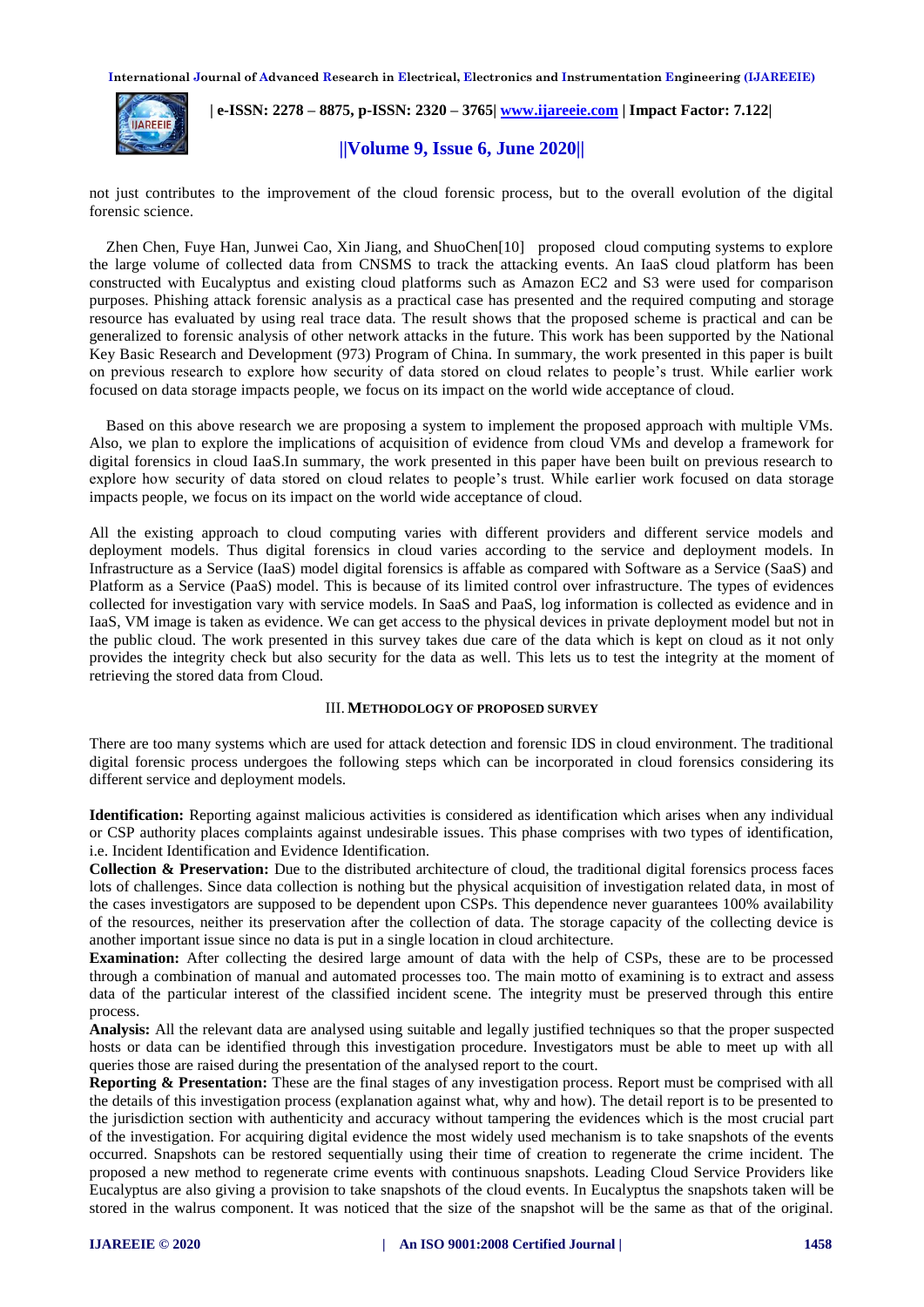

 **| e-ISSN: 2278 – 8875, p-ISSN: 2320 – 3765[| www.ijareeie.com](http://www.ijareeie.com/) | Impact Factor: 7.122|** 

#### **||Volume 9, Issue 6, June 2020||**

Even though snapshots can be stored to the secondary storage, maintaining huge store of snapshot for each VM event will be difficult, time consuming, expensive and would degrade the performance. Also the CSPs should have a mechanism to segregate and provide mappings as to which snapshot belongs to which VM. Through our approach we propose to address this issue.

In the propose a system which incorporates Intrusion Detection System on VMs which allows it to monitor itself and on VMM to detect malicious activity between VMs. The proposed system shows that Intrusion Detection Systems (IDS) are incorporated in all the VMs and VMM for monitoring malicious activities. Deploying, managing and monitoring the Intrusion Detection System is done by cloud service provider.

Users can create VM of their choice from the available physical machines as shown in Figure 2. In spite of user's request, any cloud software like Amazon, EC2 generates snapshots of a running VM continuously and stores it till the VM terminates. Malicious activities are identified when users of that VM perform any activity like excessive access from location, upload malware to a number of systems in the cloud infrastructure, intense number of downloads and uploads in a short period of time, launch dynamic attack points, cracking passwords, decoding / building web tables or rainbow tables, corruption or deletion of sensitive data, malicious data hosing, altering data, executing botnet commands.



**Figure 2: Proposed System**

To collect proper and correct evidence, the suspected VM is monitored for some more time after it is identified to performing malicious activities. The more time the suspected VM is monitored the more it can be sure of the possibility of malicious behaviour.CSP stores snapshots of a VM whose activities are identified as malicious by an intrusion detection system. Simultaneously the CSP request for log files of the suspected VM and the investigator collects and processes the log files to obtain the evidence.

Once the investigator identifies the sources of evidence, the suspicious VM is moved to other nodes to preserve confidentiality, integrity and authenticity of other VMs. By moving or isolating, VM evidence can be protected from contamination and tampering.

#### IV. **CONCLUSION**

In this paper, we have proposed a novel approach to enable digital forensics in the cloud environment with respect to performance by taking VM snapshot as evidence. The approach incorporates intrusion detection system in VM and VMM to identify the malicious VM and improves the cloud performance in terms of size and time by storing snapshots of malicious VM. The proposed approach takes snapshots of suspected VMs and stored in persistent storage, hence improves the performance of cloud. Our future work is to implement the proposed approach with multiple VMs. Also, we plan to explore the implications of acquisition of evidence from cloud VMs and develop a framework for digital forensics in cloud IaaS.